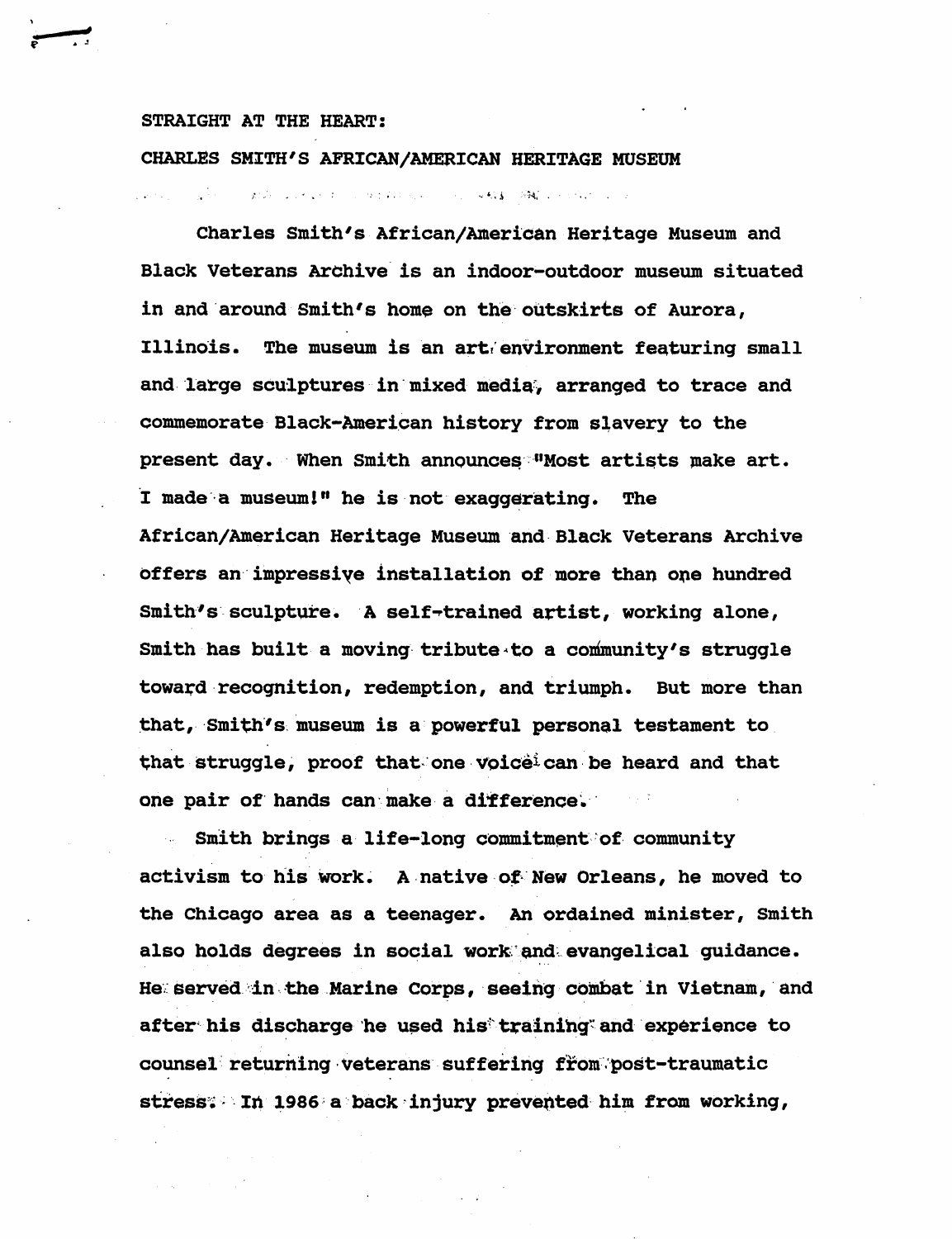and in the time of inforced rest he recognized that he too felt the hurt and anger of the Vietnam war. Despite the fact that he never painted, never sculpted in his lifetime, he built a memorial to his lost companions.

Fueled by the belief that he could help people through his works as well as his words. Smith continued to build. His subjects now include history, folklore, and cultural tributes. But, his museum confronts the viewer with social shame as well as community pride. Monuments to Nelson Mandela and Martin Luther King appear with tragic commemorations of the Rwandan massacre and the death of Robert Sandifer. The now vast installation fills his yard, covers his house, and even shares his dwelling space inside his home. Smith laughs at his own productivity: "I'm a one-man machine. You got to return to the site over and over to see what's done."

Smith hopes to use his museum as a "healing place," a center for ancestral and cultural discovery and a forum for open and positive dialogue. His artistic philosophy is simple but powerful: "When you design a work of art and aim straight at the heart, you're gonna hit 'em."

The exhibition Straight at the Heart: Charles Smith's African/American Heritage Museum was inspired by repeated visits to the Aurora environment and by the conversations held with Smith during those visits. To convey the spirit and passion of Smith's mission and museum. We assembled a